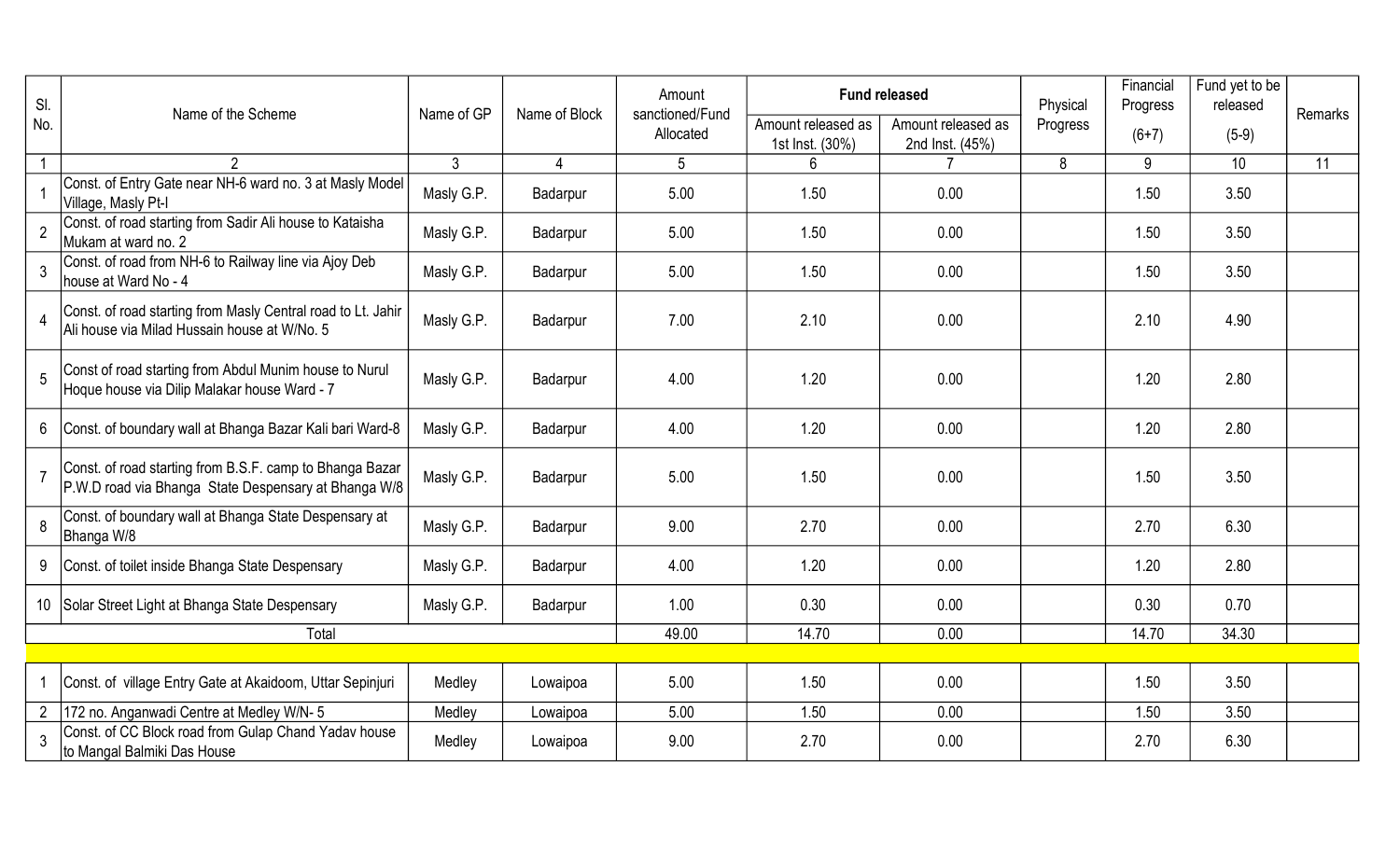|                 | Const. of CC drain from Ananda B. Das house to Medley<br>bazaar                                                 | Medley         | Lowaipoa | 10.00 | 3.00  | 0.00 |      | 3.00  | 7.00  |  |
|-----------------|-----------------------------------------------------------------------------------------------------------------|----------------|----------|-------|-------|------|------|-------|-------|--|
| 5               | Const. of Community Hall at Lohatilla Kalimandir                                                                | Medley         | Lowaipoa | 10.00 | 3.00  | 0.00 |      | 3.00  | 7.00  |  |
| $6\phantom{.}$  | Installation of Solar High Mast at Medley Hospital                                                              | Medley         | Lowaipoa | 5.00  | 1.50  | 0.00 |      | 1.50  | 3.50  |  |
|                 | Installation of Solar High Mast at Somo Tilla Timuka                                                            | Medley         | Lowaipoa | 5.00  | 1.50  | 0.00 |      | 1.50  | 3.50  |  |
|                 | Total                                                                                                           |                |          | 49.00 | 14.70 | 0.00 | 0.00 | 14.70 | 34.30 |  |
|                 |                                                                                                                 |                |          |       |       |      |      |       |       |  |
|                 | Welcome gate near Kukital G.P office (ward no-8)                                                                | Kukital        | Lowaipoa | 5.00  | 1.50  | 0.00 |      | 1.50  | 3.50  |  |
|                 | 2   19 no Anganwadi entre at Kukital W/N-1                                                                      | Kukital        | Lowaipoa | 5.00  | 1.50  | 0.00 |      | 1.50  | 3.50  |  |
|                 | 3 Const. of CC Block road from NH 208 to Chat Maa gate                                                          | Kukital        | Lowaipoa | 10.00 | 3.00  | 0.00 |      | 3.00  | 7.00  |  |
|                 | Const. of CC drain from Chandan Bhatt house to paddy<br>Iand near Kukital Bazar Durga Mandap                    | <b>Kukital</b> | Lowaipoa | 4.00  | 1.20  | 0.00 |      | 1.20  | 2.80  |  |
| 5               | Const. of boundary wall at Kukital Bagan Shib Mandir                                                            | Kukital        | Lowaipoa | 5.00  | 1.50  | 0.00 |      | 1.50  | 3.50  |  |
|                 | 6 Const. of Chatt Maa Ghat at Kukital Bagan W/n-8                                                               | Kukital        | Lowaipoa | 10.00 | 3.00  | 0.00 |      | 3.00  | 7.00  |  |
|                 | Installation of Solar High Mast at Kukital Motor Stand.                                                         | Kukital        | Lowaipoa | 5.00  | 1.50  | 0.00 |      | 1.50  | 3.50  |  |
|                 | 8   Installation of Solar High Mast at Kukital Shoni Mandir                                                     | Kukital        | Lowaipoa | 5.00  | 1.50  | 0.00 |      | 1.50  | 3.50  |  |
|                 | <b>Total</b>                                                                                                    |                |          | 49.00 | 14.70 | 0.00 | 0.00 | 14.70 | 34.30 |  |
|                 |                                                                                                                 |                |          |       |       |      |      |       |       |  |
|                 | Const. of CC road near the house of Subir Sinha to<br>Krishnanagar E&D via Nishikanta L.P. School 1 no. culvert | Dargarbond     | Ratabari | 10.00 | 3.00  | 0.00 |      | 3.00  | 7.00  |  |
| $\overline{2}$  | Const. of Community Hall at Ramkrishna Mandap,<br>Krishnanagar                                                  | Dargarbond     | Ratabari | 10.00 | 3.00  | 0.00 |      | 3.00  | 7.00  |  |
| 3               | Const. of Village Entry Gate at Krishnanagar                                                                    | Dargarbond     | Ratabari | 5.00  | 1.50  | 0.00 |      | 1.50  | 3.50  |  |
| 4               | Const. of CC road starting from PWD H.S. road to Rath<br>Ghar near the house of Sunit Chattariee                | Dargarbond     | Ratabari | 6.50  | 1.95  | 0.00 |      | 1.95  | 4.55  |  |
| $5\phantom{.0}$ | Const. of Anganwadi Centre at Krishnanagar                                                                      | Dargarbond     | Ratabari | 5.00  | 1.50  | 0.00 |      | 1.50  | 3.50  |  |
| 6               | Const. of CC road starting from PWD road to Biren Das<br>via Subhas Das                                         | Dargarbond     | Ratabari | 6.00  | 1.80  | 0.00 |      | 1.80  | 4.20  |  |
|                 | Const. of Community Hall near the Sunclub                                                                       | Dargarbond     | Ratabari | 3.00  | 0.90  | 0.00 |      | 0.90  | 2.10  |  |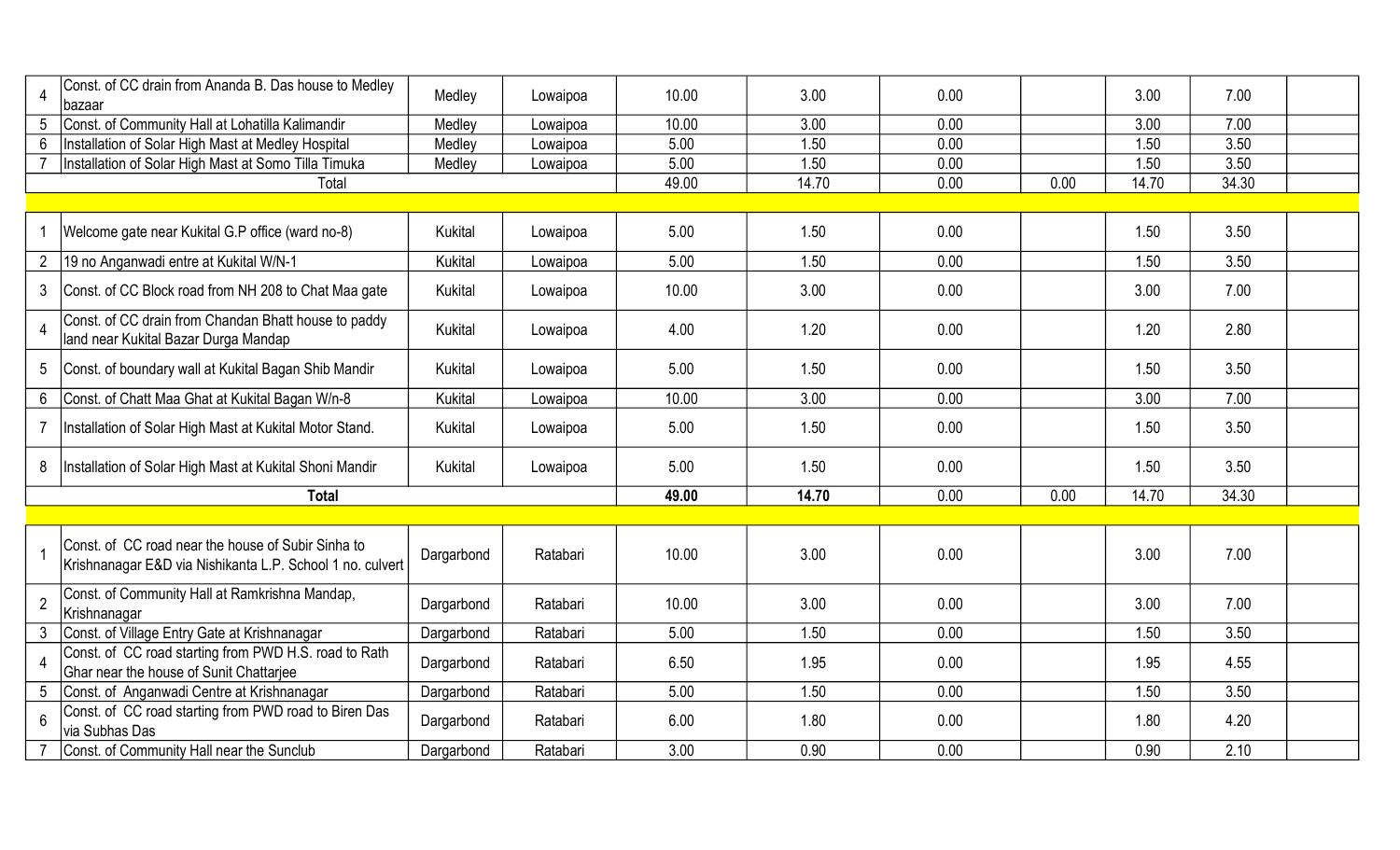| 8              | Const. of Guard wall at Bishnupur                                                                                                             | Dargarbond | Ratabari        | 3.50     | 1.05      | 0.00       |      | 1.05  | 2.45  |  |
|----------------|-----------------------------------------------------------------------------------------------------------------------------------------------|------------|-----------------|----------|-----------|------------|------|-------|-------|--|
|                | <b>Total</b>                                                                                                                                  |            |                 | 49.00    | 14.70     | 0.00       | 0.00 | 14.70 | 34.30 |  |
|                |                                                                                                                                               |            |                 |          |           |            |      |       |       |  |
|                | Construction of Road starting from PWD road to Kalibari<br>via Abdul Hannan house at village Kamarkhai, Ward no.<br>05 of Panighat G.P        | Panighat   | North Karimganj | 6.80     | 2.040     | 3.0600     |      | 5.10  | 1.70  |  |
|                | Construction of Road starts from PWD road to Border road<br>2   via Hailarpar Masjid at village – Hailarphar of Panighat<br>G.P               | Panighat   | North Karimganj | 6.80     | 2.040     | 3.0600     |      | 5.10  | 1.70  |  |
| 3              | Construction of Road starting from Haji Mohamad Ali<br>house to Abdul Sukkur house at village- Kurkuri-Basti, W/n-<br>9, Panighat G.P         | Panighat   | North Karimganj | 6.80     | 2.040     | 3.0600     |      | 5.10  | 1.70  |  |
|                | Construction of Road starting from the house of Salim<br>4   Uddin to the house of Abdul Rajak at Purardholi, Ward No.<br>-06 of Panighat G.P | Panighat   | North Karimganj | 6.80     | 2.040     | 3.0600     |      | 5.10  | 1.70  |  |
|                | Construction of Notun Dholi road near the house of Haji<br>5   Amir Ali at village Natun - dholi Ward no. - 07, Panighat<br>G.P               | Panighat   | North Karimganj | 6.80     | 2.040     | 3.0600     |      | 5.10  | 1.70  |  |
| $6\phantom{a}$ | Construction of RCC Gate of Adarsha Gram Yojana of<br>Panighat G.P                                                                            | Panighat   | North Karimganj | 5.00     | 1.500     | 2.2500     |      | 3.75  | 1.25  |  |
|                | Installation of Highmast light near Panighat Bazar                                                                                            | Panighat   | North Karimganj | 4.95     | 1.485     | 2.2275     |      | 3.71  | 1.24  |  |
| 8              | Construction of Model Anganwali Centre Makmad Ali LP<br>School at village Panighat W/n-8                                                      | Panighat   | North Karimganj | 5.05     | 1.515     | 2.2725     |      | 3.79  | 1.26  |  |
|                | Total                                                                                                                                         |            |                 | 49.00    | 14.70     | 22.05      | 0.00 | 36.75 | 12.25 |  |
|                |                                                                                                                                               |            |                 |          |           |            |      |       |       |  |
|                | Entry Gate at Bazarghat G.P                                                                                                                   | Bazarghat  | South Karimganj | 5.01626  | 1.504878  | 2.2573170  |      | 3.76  | 1.25  |  |
|                | Construction of Road with street light facility starting from<br>2  LC PWD road to LC POWD via Gangpar village road to<br>Malakar Para        | Bazarghat  | South Karimganj | 39.21583 | 11.764749 | 17.6471235 |      | 29.41 | 9.80  |  |
| 3              | Construction of Community Hall with Toilet Facility at<br>Gangpar Village                                                                     | Bazarghat  | South Karimganj | 4.76791  | 1.430373  | 2.1456     |      | 3.58  | 1.19  |  |
|                | <b>Total</b>                                                                                                                                  |            |                 | 49.00    | 14.70     | 22.05      | 0.00 | 36.75 | 12.25 |  |
|                |                                                                                                                                               |            |                 |          |           |            |      |       |       |  |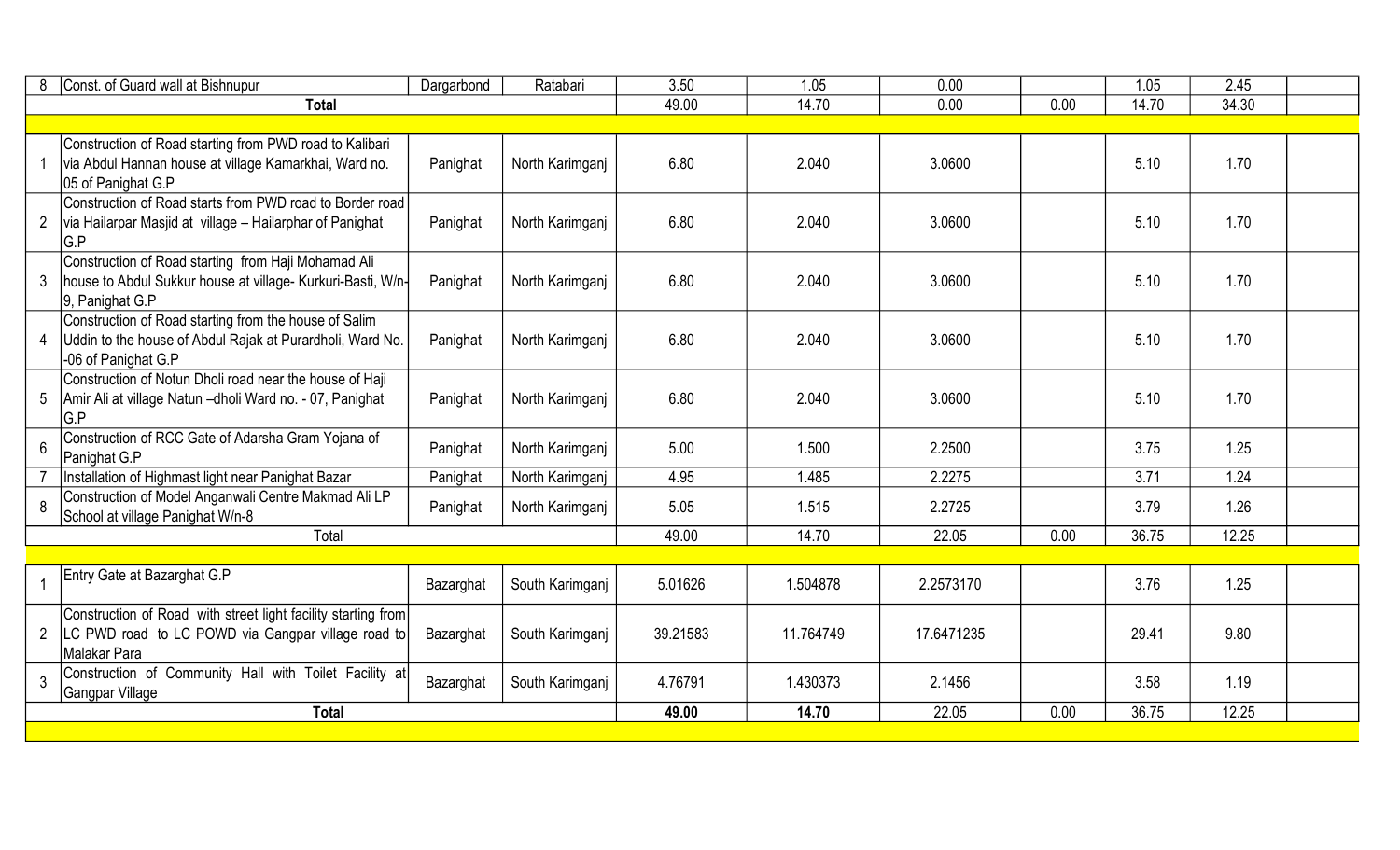|                | Installation of Entry Gate at Banadarkuna Village (Pre-<br>designated with details of the village, site to visit, historical<br>significance and famous personalities etc.) | Bandarkuna            | Patherkandi     | 5.00     | 1.50      | 0.0000     |      | 1.50  | 3.50  |  |
|----------------|-----------------------------------------------------------------------------------------------------------------------------------------------------------------------------|-----------------------|-----------------|----------|-----------|------------|------|-------|-------|--|
| $\overline{2}$ | Lighting of streets through Solar Lamps.                                                                                                                                    | Bandarkuna            | Patherkandi     | 5.00     | 1.50      | 0.0000     |      | 1.50  | 3.50  |  |
| 3              | Construction of RCC Bridge over Dhok Nulla at ward no.1.                                                                                                                    | Bandarkuna            | Patherkandi     | 5.00     | 1.50      | 0.0000     |      | 1.50  | 3.50  |  |
|                | Construction of RCC Bridge over Kakra Khal (west side)<br>near the house of Abdul Hannan.                                                                                   | Bandarkuna            | Patherkandi     | 5.00     | 1.50      | 0.0000     |      | 1.50  | 3.50  |  |
|                | Construction of retaining Wall on the Road from Eraligool-<br>5 Singaria PWD Road to Moina - ala PMGSY Road via.<br>Abdul Ajiz's house.                                     | Bandarkuna            | Patherkandi     | 5.00     | 1.50      | 0.0000     |      | 1.50  | 3.50  |  |
| 6              | Construction of Community Hall at Sayed Old Jame Masjid                                                                                                                     | Bandarkuna            | Patherkandi     | 4.20     | 1.26      | 0.0000     |      | 1.26  | 2.94  |  |
| $\overline{7}$ | Construction of Guard Wall on the Road of Khalorpar<br>Mazarkhana                                                                                                           | Bandarkuna            | Patherkandi     | 3.00     | 0.90      | 0.0000     |      | 0.90  | 2.10  |  |
| 8              | Construction of RCC culvert on PWD road near the house<br>of Ibrahim Ali                                                                                                    | Bandarkuna            | Patherkandi     | 2.00     | 0.60      | 0.0000     |      | 0.60  | 1.40  |  |
| 9              | Construction of RCC culvert on the road towards Purbagul<br>Jame Masjid                                                                                                     | Bandarkuna            | Patherkandi     | 2.00     | 0.60      | 0.0000     |      | 0.60  | 1.40  |  |
|                | Installation of 23 nos. Ring Well at different place of<br>10 Bandarkuna Part-I (Pin point enclosed) @ 0.55652 lakhs<br>each.                                               | Bandarkuna            | Patherkandi     | 12.80    | 3.84      | 0.0000     |      | 3.84  | 8.96  |  |
|                | Total                                                                                                                                                                       |                       |                 | 49.00    | 14.70     | 0.00       | 0.00 | 14.70 | 34.30 |  |
|                |                                                                                                                                                                             |                       |                 |          |           |            |      |       |       |  |
|                | Const of Entry Gate                                                                                                                                                         | Mohammadpur<br>Pt-I   | South Karimganj | 5.01626  | 1.504878  | 2.2573170  |      | 3.76  | 1.25  |  |
| $2^{\circ}$    | Const. of road with street light facility starting from BN<br> PWD Road to Nischintopur SC village (Kathal Tilla) via <br>Satish Das house at ward - 3                      | Mohammadpur<br>$Pt-I$ | South Karimganj | 39.21583 | 11.764749 | 17.6471235 |      | 29.41 | 9.80  |  |
| $\mathfrak{Z}$ | Const of Anganwadi Centre at Mohammadpur Pt-I                                                                                                                               | Mohammadpur<br>Pt-I   | South Karimganj | 4.76791  | 1.430373  | 2.1455595  |      | 3.58  | 1.19  |  |
|                | <b>Total</b>                                                                                                                                                                |                       |                 | 49.00    | 14.70     | 22.05      | 0.00 | 36.75 | 12.25 |  |
|                |                                                                                                                                                                             |                       |                 |          |           |            |      |       |       |  |
|                | Const. of Entrance Gate                                                                                                                                                     | Gamaria               | R.K. Nagar      | 4.90     | 1.47      | 0.00       |      |       |       |  |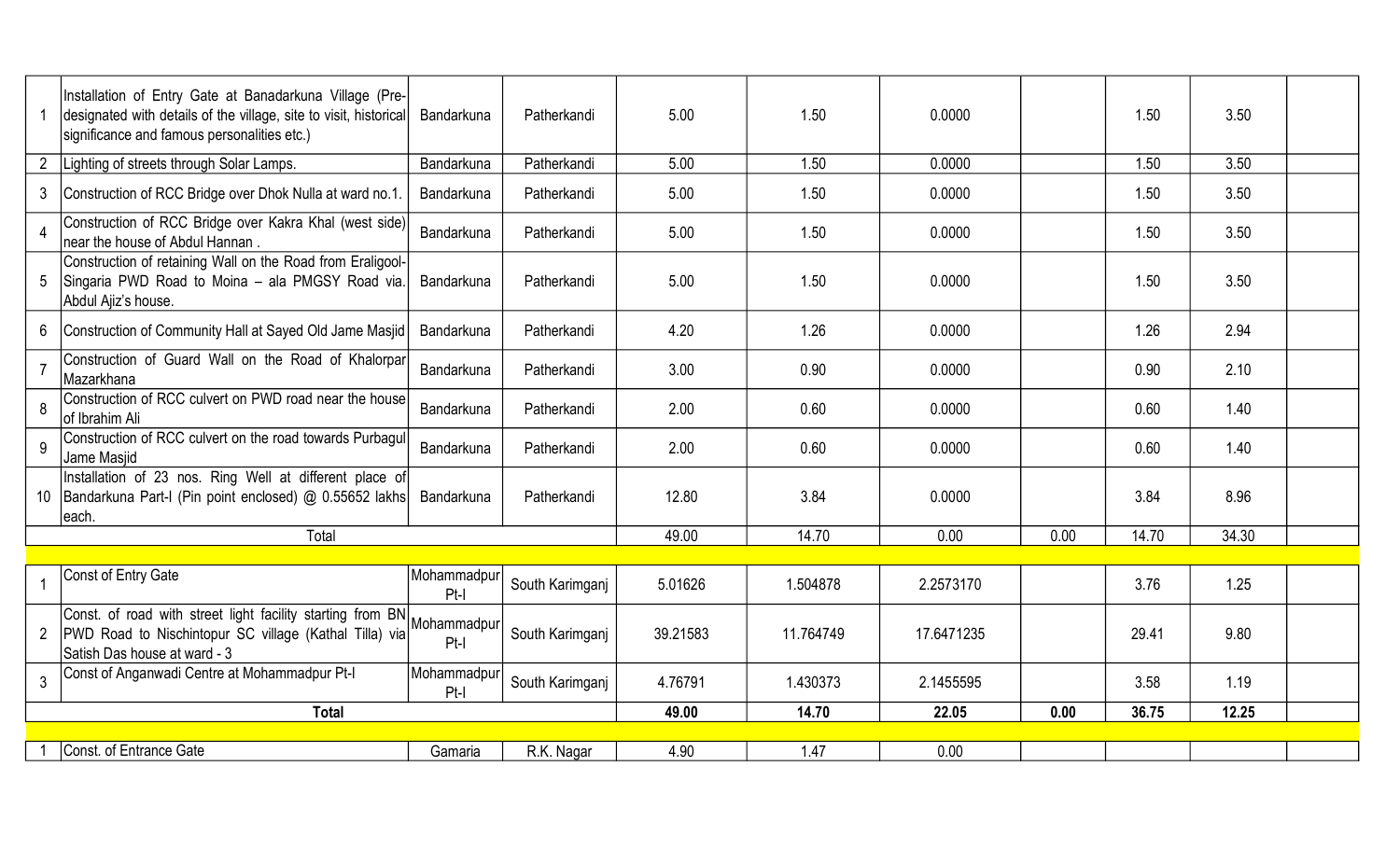|   | Const. of Block road starting from Gopikanagar LP School<br>to Ranjit Das House        | Gamaria  | R.K. Nagar | 2.9596  | 0.88788 | 0.00  |       | 0.89   | 2.07   |  |
|---|----------------------------------------------------------------------------------------|----------|------------|---------|---------|-------|-------|--------|--------|--|
| 3 | Installation of Solar light at Gopikanagar G.P.                                        | Gamaria  | R.K. Nagar | 3.92    | 1.176   | 0.00  |       | 1.18   | 2.74   |  |
|   | Const. of RCC Culvert at Morasingla at Gopikanagar                                     | Gamaria  | R.K. Nagar | 12.8674 | 3.86022 | 0.00  |       | 3.86   | 9.01   |  |
| 5 | Const. of RCC Culvert at Gopikanagar                                                   | Gamaria  | R.K. Nagar | 4.9     | 1.47    | 0.00  |       | 1.47   | 3.43   |  |
| 6 | Const. of road starting from Morasingla to Soshan Ghat                                 | Gamaria  | R.K. Nagar | 19.453  | 5.8359  | 0.00  |       | 5.84   | 13.62  |  |
|   | Total                                                                                  |          |            | 49.00   | 14.70   | 0.00  | 0.00  | 13.23  | 30.87  |  |
|   |                                                                                        |          |            |         |         |       |       |        |        |  |
|   | Const. of Entrance Gate                                                                | Binodini | R.K. Nagar | 4.90    | 1.47    | 0.00  |       | 1.47   | 3.43   |  |
|   | Const. of E-Toilet at Balia Bazar                                                      | Binodini | R.K. Nagar | 4.90    | 1.47    | 0.00  |       | 1.47   | 3.43   |  |
|   | Installation of Pole Flood light at Balia Bazar                                        | Binodini | R.K. Nagar | 4.90    | 1.47    | 0.00  |       | 1.47   | 3.43   |  |
|   | Const. of C.C. Paver Block from Balia Bazar to Binodini<br><b>GP Office</b>            | Binodini | R.K. Nagar | 1.96    | 0.588   | 0.00  |       | 0.59   | 1.37   |  |
| 5 | Installation of eight Solar light                                                      | Binodini | R.K. Nagar | 2.94    | 0.882   | 0.00  |       | 0.88   | 2.06   |  |
| 6 | Const. of Gate and boundary wall of Binodini GP Office                                 | Binodini | R.K. Nagar | 4.90    | 1.47    | 0.00  |       | 1.47   | 3.43   |  |
|   | Const of RCC culvert near the house of Moulana Abdur<br>Rehman, Abdul Halim and others | Binodini | R.K. Nagar | 0.98    | 0.294   | 0.00  |       | 0.29   | 0.69   |  |
| 8 | Const of ringwell                                                                      | Binodini | R.K. Nagar | 23.52   | 7.056   | 0.00  |       | 7.06   | 16.46  |  |
|   | Total                                                                                  | 49.00    | 14.70      | 0.00    | 0.00    | 14.70 | 34.30 |        |        |  |
|   | <b>Grand Total</b>                                                                     |          |            | 490.00  | 147.00  | 66.15 | 0.00  | 211.68 | 273.42 |  |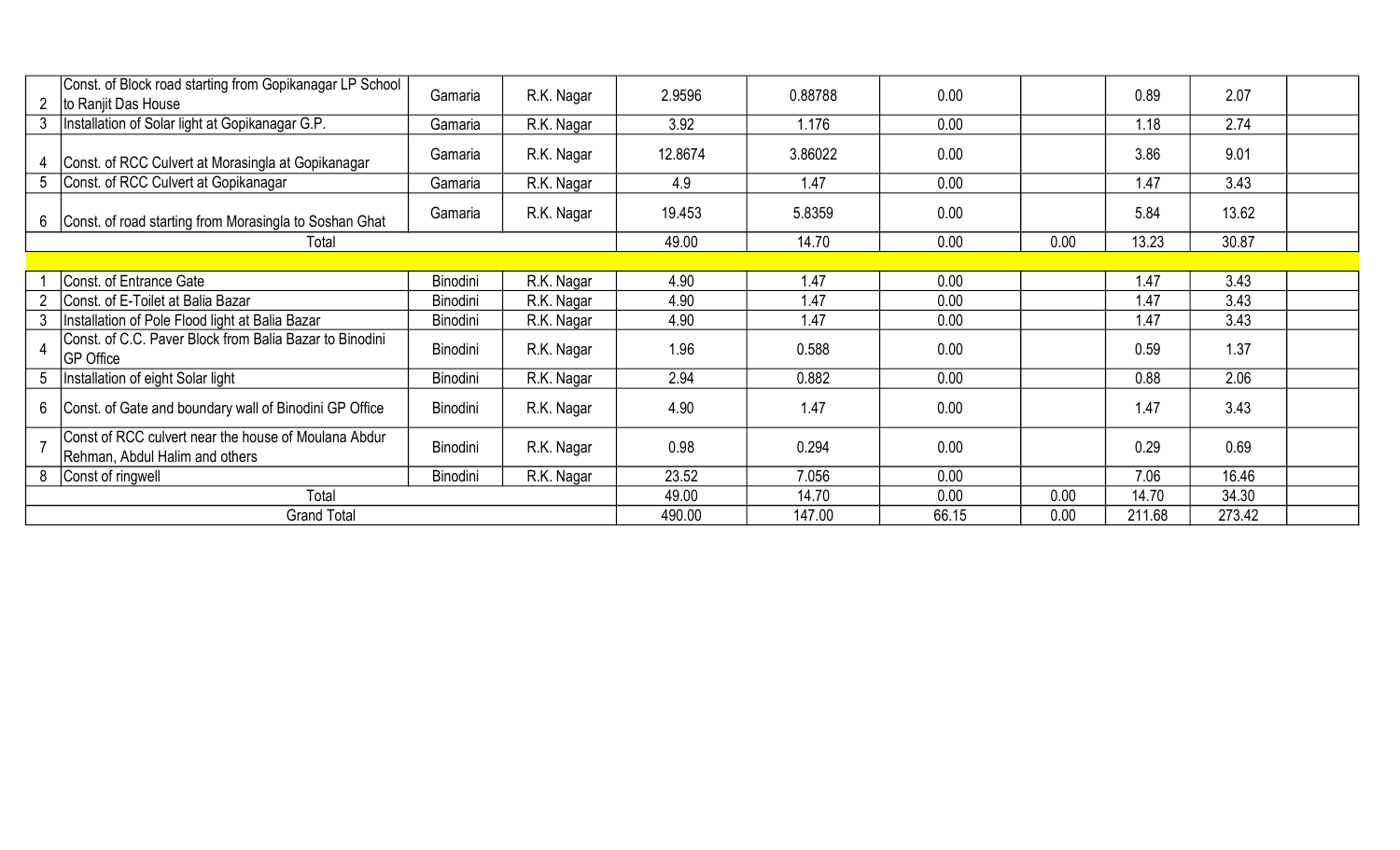## STATUS OF SCHEMATIC REPORT UNDER AXOM ADARSHA GRAM YOJANA- 2018-19 IN KARIMGANJ DIST.

| SI.<br>No.     | <b>Name of the Scheme</b>                                                                                          | Name of GP | <b>Name of Block</b> | Name of<br><b>LAC</b> | Amount<br>sanctioned<br>(Inlakh) | <b>Remarks</b> |
|----------------|--------------------------------------------------------------------------------------------------------------------|------------|----------------------|-----------------------|----------------------------------|----------------|
| $\mathbf{1}$   | 2                                                                                                                  | 3          | 4                    | 5                     | 6                                | 7              |
| 1              | Const. of CC road near the house of Subir Sinha to<br>Krishnanagar E&D via Nishikanta L.P. School 1 no.<br>culvert | Dargarbond | Dullavcherra         | Ratabari              | 10.00                            |                |
| $\overline{2}$ | Const. of Community Hall at Ramkrishna Mandap,<br>Krishnanagar                                                     | Dargarbond | Dullavcherra         | Ratabari              | 10.00                            |                |
| 3              | Const. of Village Entry Gate at Krishnanagar                                                                       | Dargarbond | Dullavcherra         | Ratabari              | 5.00                             |                |
| 4              | Const. of CC road starting from PWD H.S. road to Rath<br>Ghar near the house of Sunit Chattarjee                   | Dargarbond | Dullavcherra         | Ratabari              | 6.50                             |                |
| 5              | Const. of Anganwadi Centre at Krishnanagar                                                                         | Dargarbond | Dullavcherra         | Ratabari              | 5.00                             |                |
| 6              | Const. of CC road starting from PWD road to Biren Das<br>via Subhas Das                                            | Dargarbond | Dullavcherra         | Ratabari              | 6.00                             |                |
| 7              | Const. of Community Hall near the Sunclub                                                                          | Dargarbond | Dullavcherra         | Ratabari              | 3.00                             |                |
| 8              | Const. of Guard wall at Bishnupur                                                                                  | Dargarbond | Dullavcherra         | Ratabari              | 3.50                             |                |
|                | <b>Total</b>                                                                                                       |            |                      |                       | 49.00                            |                |
|                |                                                                                                                    |            |                      |                       |                                  |                |
| $\mathbf{1}$   | <b>Const. of Entrance Gate</b>                                                                                     | Gamaria    | R.K. Nagar           | Ratabari              | 4.90                             |                |
| 2              | Const. of Block road starting from Gopikanagar LP<br>School to Ranjit Das House                                    | Gamaria    | R.K. Nagar           | Ratabari              | 2.9596                           |                |
| 3              | Installation of Solar light at Gopikanagar G.P.                                                                    | Gamaria    | R.K. Nagar           | Ratabari              | 3.92                             |                |
| 4              | Const. of RCC Culvert at Morasingla at Gopikanagar                                                                 | Gamaria    | R.K. Nagar           | Ratabari              | 12.8674                          |                |
| 5              | Const. of RCC Culvert at Gopikanagar                                                                               | Gamaria    | R.K. Nagar           | Ratabari              | 4.9                              |                |
| 6              | Const. of road starting from Morasingla to Soshan Ghat                                                             | Gamaria    | R.K. Nagar           | Ratabari              | 19.453                           |                |
|                | <b>Total</b>                                                                                                       |            |                      |                       | 49.00                            |                |
|                |                                                                                                                    |            |                      |                       |                                  |                |
| $\mathbf{1}$   | Const. of village Entry Gate at Akaidoom, Uttar<br>Sepinjuri                                                       | Medley     | Lowaipoa             | Patherkandi           | 5.00                             |                |
| 2              | 172 no. Anganwadi Centre at Medley W/N-5                                                                           | Medley     | Lowaipoa             | Patherkandi           | 5.00                             |                |

to Mangal Balmiki Das House Medley Lowaipoa Patherkandi 9.00

Const. of CC drain from Ananda B. Das house to Medley bazaar Medley Lowaipoa Patherkandi 10.00

5 Const. of Community Hall at Lohatilla Kalimandir Medley Lowaipoa Patherkandi 10.00

3

4

Const. of CC Block road from Gulap Chand Yadav house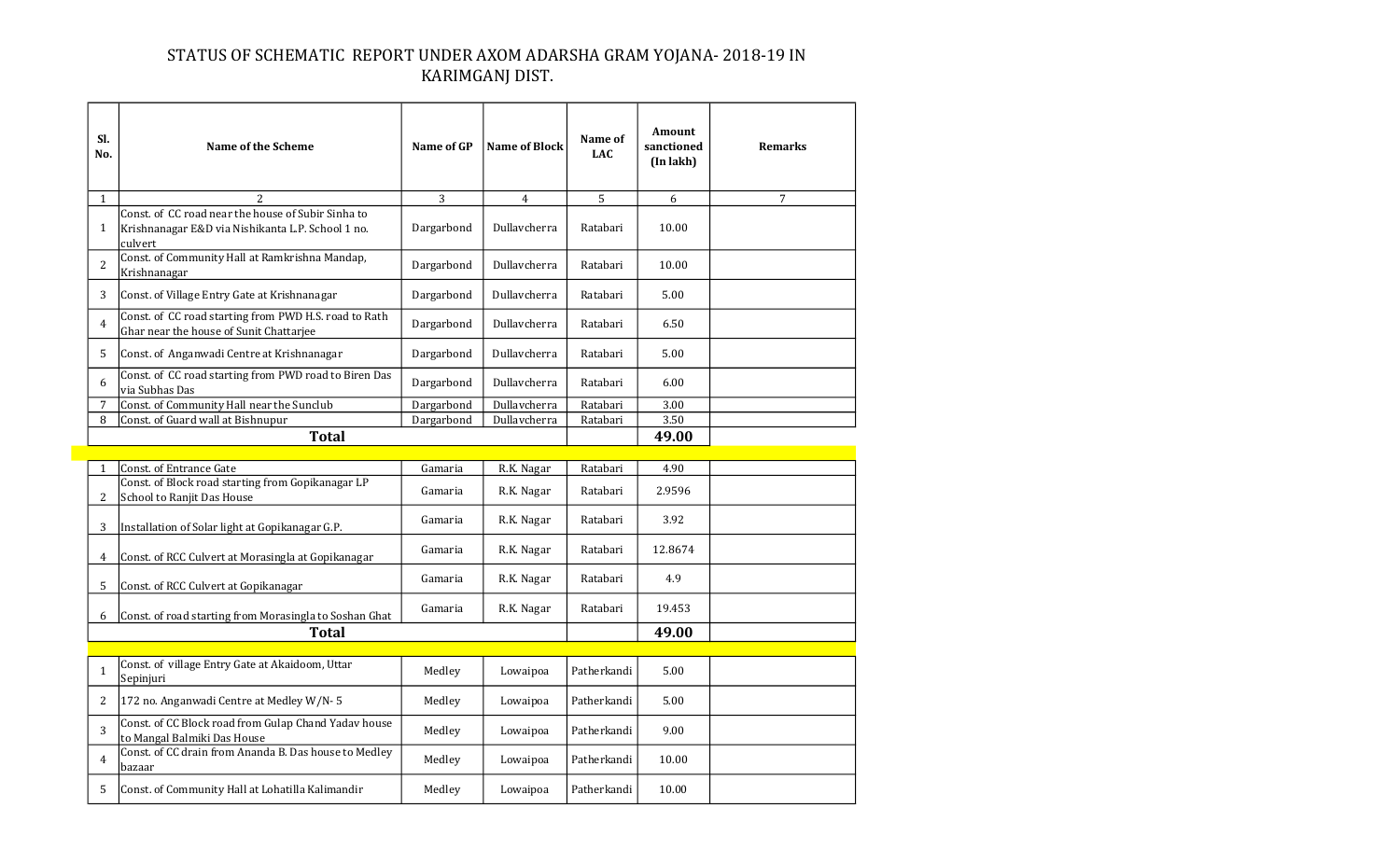|   | <b>Total</b>                                         |        |          |             | 49.00 |  |
|---|------------------------------------------------------|--------|----------|-------------|-------|--|
|   | Installation of Solar High Mast at Somo Tilla Timuka | Medley | Lowaipoa | Patherkandi | 5.00  |  |
| b | Installation of Solar High Mast at Medley Hospital   | Medley | Lowaipoa | Patherkandi | 5.00  |  |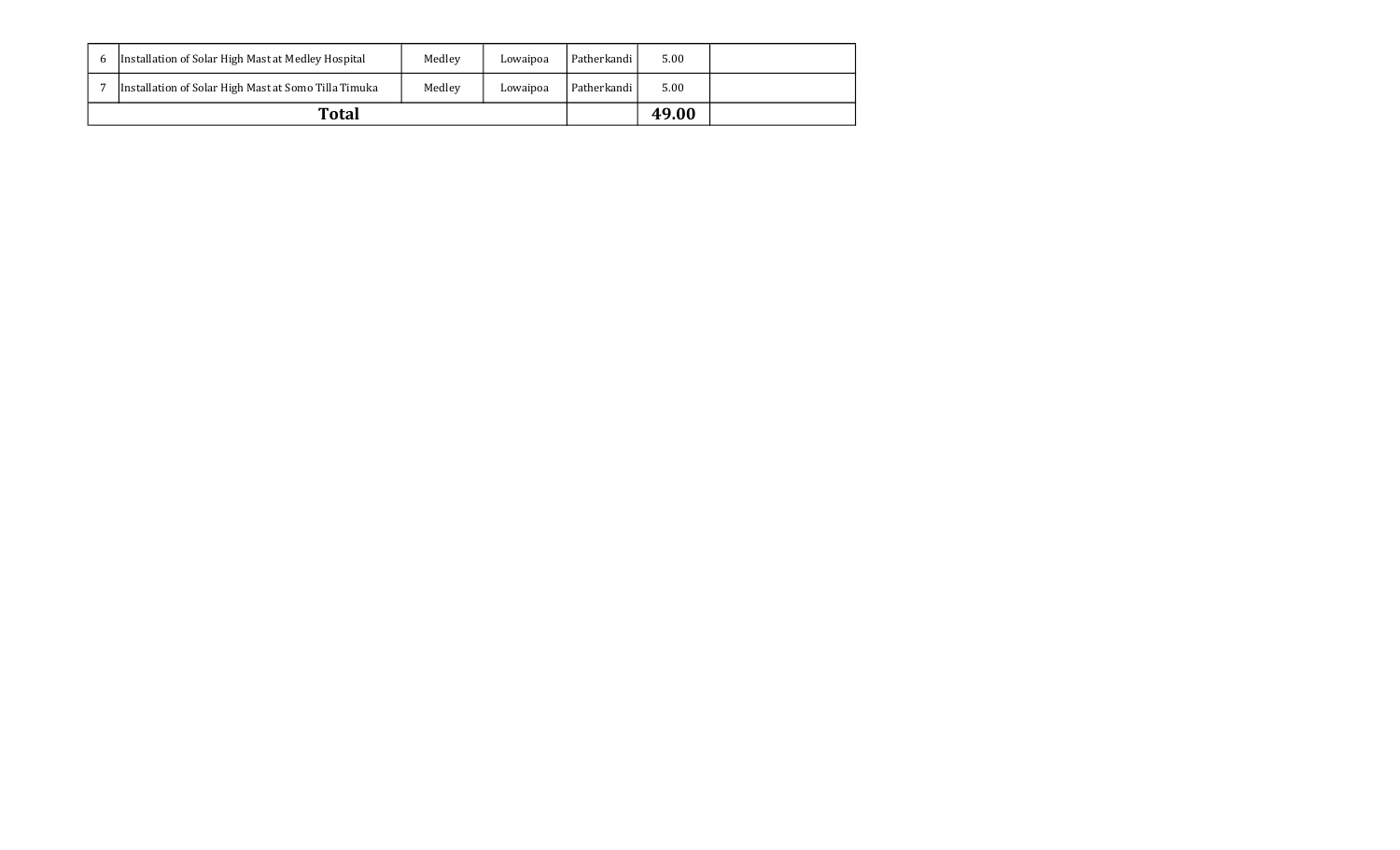| $\mathbf{1}$ | Welcome gate near Kukital G.P office (ward no-8)                                                                                           | Kukital   | Lowaipoa           | Patherkandi        | 5.00     |  |
|--------------|--------------------------------------------------------------------------------------------------------------------------------------------|-----------|--------------------|--------------------|----------|--|
| 2            | 19 no Anganwadi entre at Kukital W/N-1                                                                                                     | Kukital   | Lowaipoa           | Patherkandi        | 5.00     |  |
| 3            | Const. of CC Block road from NH 208 to Chat Maa gate                                                                                       | Kukital   | Lowaipoa           | Patherkandi        | 10.00    |  |
| 4            | Const. of CC drain from Chandan Bhatt house to paddy<br>land near Kukital Bazar Durga Mandap                                               | Kukital   | Lowaipoa           | Patherkandi        | 4.00     |  |
| 5            | Const. of boundary wall at Kukital Bagan Shib Mandir                                                                                       | Kukital   | Lowaipoa           | Patherkandi        | 5.00     |  |
| 6            | Const. of Chatt Maa Ghat at Kukital Bagan W/n-8                                                                                            | Kukital   | Lowaipoa           | Patherkandi        | 10.00    |  |
| 7            | Installation of Solar High Mast at Kukital Motor Stand.                                                                                    | Kukital   | Lowaipoa           | Patherkandi        | 5.00     |  |
| 8            | Installation of Solar High Mast at Kukital Shoni Mandir                                                                                    | Kukital   | Lowaipoa           | Patherkandi        | 5.00     |  |
|              | <b>Total</b>                                                                                                                               |           |                    |                    | 49.00    |  |
|              |                                                                                                                                            |           |                    |                    |          |  |
| $\mathbf{1}$ | Construction of Road starting from PWD road to<br>Kalibari via Abdul Hannan house at village Kamarkhai,<br>Ward no. 05 of Panighat G.P     | Panighat  | North<br>Karimganj | North<br>Karimganj | 6.80     |  |
| 2            | Construction of Road starts from PWD road to Border<br>road via Hailarpar Masjid at village - Hailarphar of<br>Panighat G.P                | Panighat  | North<br>Karimganj | North<br>Karimganj | 6.80     |  |
| 3            | Construction of Road starting from Haji Mohamad Ali<br>house to Abdul Sukkur house at village- Kurkuri-Basti,<br>W/n-9, Panighat G.P       | Panighat  | North<br>Karimganj | North<br>Karimganj | 6.80     |  |
| 4            | Construction of Road starting from the house of Salim<br>Uddin to the house of Abdul Rajak at Purardholi, Ward<br>No. - 06 of Panighat G.P | Panighat  | North<br>Karimganj | North<br>Karimganj | 6.80     |  |
| 5            | Construction of Notun Dholi road near the house of Haji<br>Amir Ali at village Natun - dholi Ward no. - 07, Panighat<br>G.P                | Panighat  | North<br>Karimganj | North<br>Karimganj | 6.80     |  |
| 6            | Construction of RCC Gate of Adarsha Gram Yojana of<br>Panighat G.P                                                                         | Panighat  | North<br>Karimganj | North<br>Karimganj | 5.00     |  |
| 7            | Installation of Highmast light near Panighat Bazar                                                                                         | Panighat  | North<br>Karimganj | North<br>Karimganj | 4.95     |  |
| 8            | Construction of Model Anganwali Centre Makmad Ali<br>LP School at village Panighat W/n-8                                                   | Panighat  | North<br>Karimganj | North<br>Karimganj | 5.05     |  |
|              | <b>Total</b>                                                                                                                               |           |                    |                    | 49.00    |  |
|              |                                                                                                                                            |           |                    |                    |          |  |
| $\mathbf{1}$ | Entry Gate at Bazarghat G.P                                                                                                                | Bazarghat | South<br>Karimganj | North<br>Karimganj | 5.01626  |  |
| 2            | Construction of Road with street light facility starting<br>from LC PWD road to LC PWD via Gangpar village road<br>to Malakar Para         | Bazarghat | South<br>Karimganj | North<br>Karimganj | 39.21583 |  |
| 3            | Construction of Community Hall with Toilet Facility at<br>Gangpar Village                                                                  | Bazarghat | South<br>Karimganj | North<br>Karimganj | 4.76791  |  |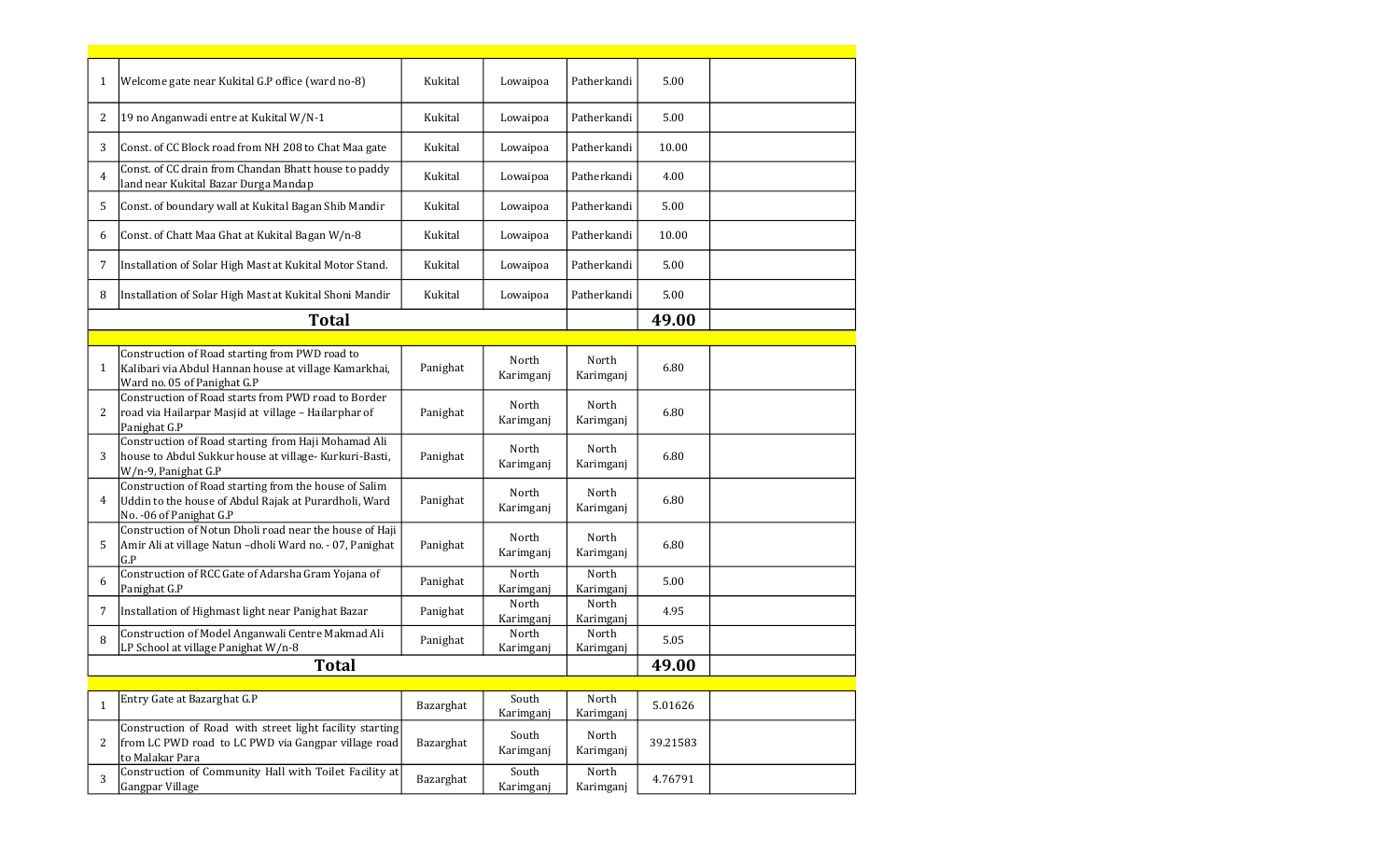|                | <b>Total</b>                                                                                                                                                                |            |             |                    | 49.00 |                        |
|----------------|-----------------------------------------------------------------------------------------------------------------------------------------------------------------------------|------------|-------------|--------------------|-------|------------------------|
|                |                                                                                                                                                                             |            |             |                    |       |                        |
| $\mathbf{1}$   | Installation of Entry Gate at Banadarkuna Village (Pre-<br>designated with details of the village, site to visit,<br>historical significance and famous personalities etc.) | Bandarkuna | Patherkandi | South<br>Karimganj | 5.00  |                        |
| 2              | Lighting of streets through Solar Lamps.                                                                                                                                    | Bandarkuna | Patherkandi | South<br>Karimganj | 5.00  |                        |
| 3              | Construction of RCC Bridge over Dhok Nulla at ward<br>no.1.                                                                                                                 | Bandarkuna | Patherkandi | South<br>Karimganj | 5.00  |                        |
| $\overline{4}$ | Construction of RCC Bridge over Kakra Khal (west side)<br>near the house of Abdul Hannan.                                                                                   | Bandarkuna | Patherkandi | South<br>Karimganj | 5.00  |                        |
| 5              | Construction of retaining Wall on the Road from<br>Eraligool-Singaria PWD Road to Moina - ala PMGSY<br>Road via. Abdul Ajiz's house.                                        | Bandarkuna | Patherkandi | South<br>Karimganj | 5.00  | Work yet to be started |
| 6              | Construction of Community Hall at Sayed Old Jame<br>Masjid                                                                                                                  | Bandarkuna | Patherkandi | South<br>Karimganj | 4.20  |                        |
| $\overline{7}$ | Construction of Guard Wall on the Road of Khalorpar<br>Mazarkhana                                                                                                           | Bandarkuna | Patherkandi | South<br>Karimganj | 3.00  |                        |
| 8              | Construction of RCC culvert on PWD road near the<br>house of Ibrahim Ali                                                                                                    | Bandarkuna | Patherkandi | South<br>Karimganj | 2.00  |                        |
| $\mathbf{q}$   | Construction of RCC culvert on the road towards<br>Purbagul Jame Masjid                                                                                                     | Bandarkuna | Patherkandi | South<br>Karimganj | 2.00  |                        |
| 10             | Installation of 23 nos. Ring Well at different place of<br>Bandarkuna Part-I (Pin point enclosed) @ 0.55652<br>lakhs each.                                                  | Bandarkuna | Patherkandi | South<br>Karimganj | 12.80 |                        |
|                | <b>Total</b>                                                                                                                                                                |            |             |                    | 49.00 |                        |
|                |                                                                                                                                                                             |            |             |                    |       |                        |
| $\mathbf{1}$   | <b>Const. of Entrance Gate</b>                                                                                                                                              | Binodini   | R.K. Nagar  | South<br>Karimganj | 4.90  |                        |
| 2              | Const. of E-Toilet at Balia Bazar                                                                                                                                           | Binodini   | R.K. Nagar  | South<br>Karimganj | 4.90  |                        |
| 3              | Installation of Pole Flood light at Balia Bazar                                                                                                                             | Binodini   | R.K. Nagar  | South<br>Karimganj | 4.90  |                        |
| 4              | Const. of C.C. Paver Block from Balia Bazar to Binodini<br>GP Office                                                                                                        | Binodini   | R.K. Nagar  | South<br>Karimganj | 1.96  | Work yet to be started |
| 5              | Installation of eight Solar light                                                                                                                                           | Binodini   | R.K. Nagar  | South<br>Karimganj | 2.94  |                        |
| 6              | Const. of Gate and boundary wall of Binodini GP Office                                                                                                                      | Binodini   | R.K. Nagar  | South<br>Karimganj | 4.90  |                        |
| 7              | Const of RCC culvert near the house of Moulana Abdur<br>Rehman, Abdul Halim and others                                                                                      | Binodini   | R.K. Nagar  | South<br>Karimganj | 0.98  |                        |
| 8              | Const of ringwell                                                                                                                                                           | Binodini   | R.K. Nagar  | South<br>Karimganj | 23.52 |                        |
|                | <b>Total</b>                                                                                                                                                                |            |             |                    | 49.00 |                        |

| Const. of Entry Gate near NH-6 ward no. 3 at Masly<br>Model Village, Masly Pt-I | Masly G.P. | Badarpur | Badarpur | 5.00 |  |
|---------------------------------------------------------------------------------|------------|----------|----------|------|--|
| Const. of road starting from Sadir Ali house to Kataisha<br>Mukam at ward no. 2 | Masly G.P. | Badarpur | Badarpur | 5.00 |  |